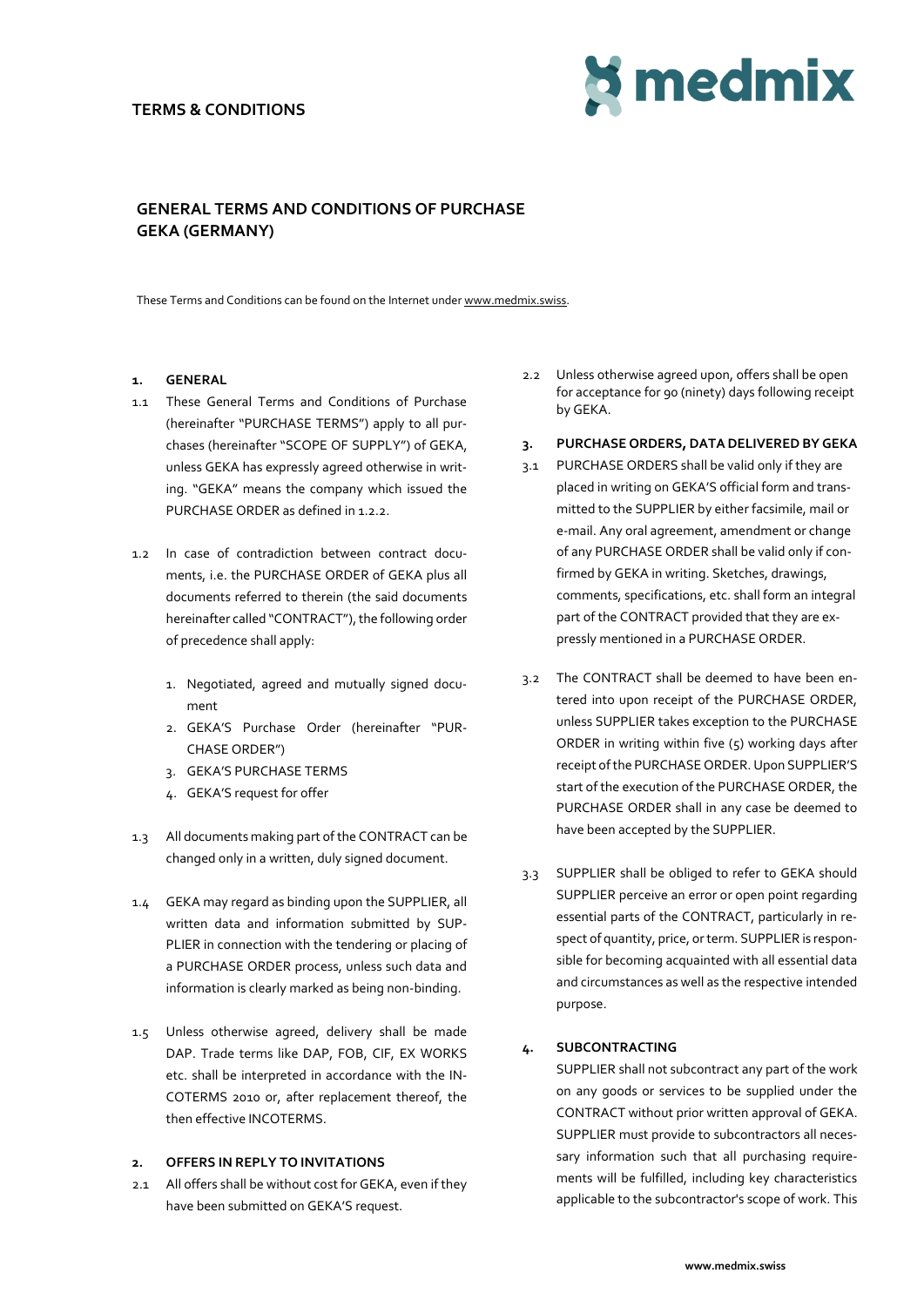September 20, 2021 GENERAL TERMS AND CONDITIONS OF PURCHASE GEKA (GERMANY) Page 2 of 10

> provision shall not apply to purchases of standard commercial products, nationally advertised products, or raw materials.

### **5. PRICES AND PAYMENT**

- 5.1 Unless otherwise specified in the PURCHASE OR-DER, the prices agreed shall be fixed prices and shall remain unchanged until completion of the CON-TRACT and shall include packaging and freight costs, taxes and duties, however without Value Added Taxes.
- 5.2 1. Value added taxes (VAT), sales taxes or other taxes, as well as packaging and freight costs shall be stated separately in the invoice.

2. SUPPLIER is obliged to provide a supplier's declaration in accordance with Regulation (EU) 2015/2447 with the first delivery at the latest or a declaration of non-preferential origin in accordance with Regulation (EU) 2015/2446, Art. 31 to 36a and to carry out an inspection in accordance with German, European and American export law (stating the German/European export list number [AL] or the American ECCN) on request.

3. As long as the formal requirements according to article 5.2 paragraphs 1 and 2 are not fulfilled, the invoices are not deemed to have been issued.

- 5.3 For a period of two (2) years following the completion of the CONTRACT, GEKA may, upon its request, audit all SUPPLIER records related to the SCOPE OF SUPPLY. However, Supplier may exclude trade secrets, formulas, or processes from audit unless GEKA arranges for review by a third party under obligation of confidentiality. For purposes of the audit, SUP-PLIER shall make its books and records available to GEKA during normal business hours and shall permit GEKA to have reasonable access to the SUPPLIER'S facilities to the extent necessary to conduct the audit. Additionally, SUPPLIER shall secure the compliance of its subcontractors to the extent necessary for GEKA to conduct an audit pursuant to this provision.
- 5.4 Unless otherwise agreed upon, the CONTRACT price shall be paid within ninety (90) days net after acceptance of the SCOPE OF SUPPLY and issuing

# **S** medmix

of invoice, whichever date is later. GEKA is entitled to reduce the purchase price by 1% if payment is made within sixty (60) days and by 2% if payment is made within thirty (30) days.

- 5.5 If GEKA makes advance payments, SUPPLIER shall, at GEKA'S written request, provide an irrevocable and unconditional first demand bank guarantee in the amount of the advance payments, issued by a first-class bank acceptable to GEKA and shall be valid for CONTRACT period plus three (3) months.
- 5.6 On delay of requested certificates of material, quality documents, or other documents pertaining to the SCOPE OF SUPPLY, GEKA shall be entitled to extend any agreed payment period appropriately.
- 5.7 GEKA reserves the right to set off counter-claims of GEKA or affiliated GEKA companies against payments owed to SUPPLIER. SUPPLIER shall only be entitled to assign claims against GEKA to third parties with GEKA'S prior written approval, which GEKA shall not refuse unreasonably.

## **6. FREE ISSUE MATERIALS / TOOLING**

- 6.1 The title to materials and/or tools (such as dies, jigs, fixtures, patterns, gauges, molds, test equipment) supplied by GEKA ("FREE ISSUE MATERIALS") for execution of an order shall remain with GEKA even following machining or processing. Such materials and/or tools shall be marked as GEKA'S property and shall be stored separately until machined or processed. Upon request by GEKA, machining waste from FREE ISSUE MATERIALS shall be returned to GEKA. The SUPPLIER shall be required to notify GEKA immediately of any faulty or insufficient quantity of material; otherwise this objection is forfeited. FREE ISSUE MATERIALS made available by GEKA must be used exclusively for the execution of the PURCHASE ORDER placed by GEKA. They must neither be copied nor used for other purposes unless SUPPLIER has obtained GEKA'S prior written approval.
- 6.2 If tooling and tool design is provided by SUPPLIER on the PURCHASE ORDER, it will be priced separately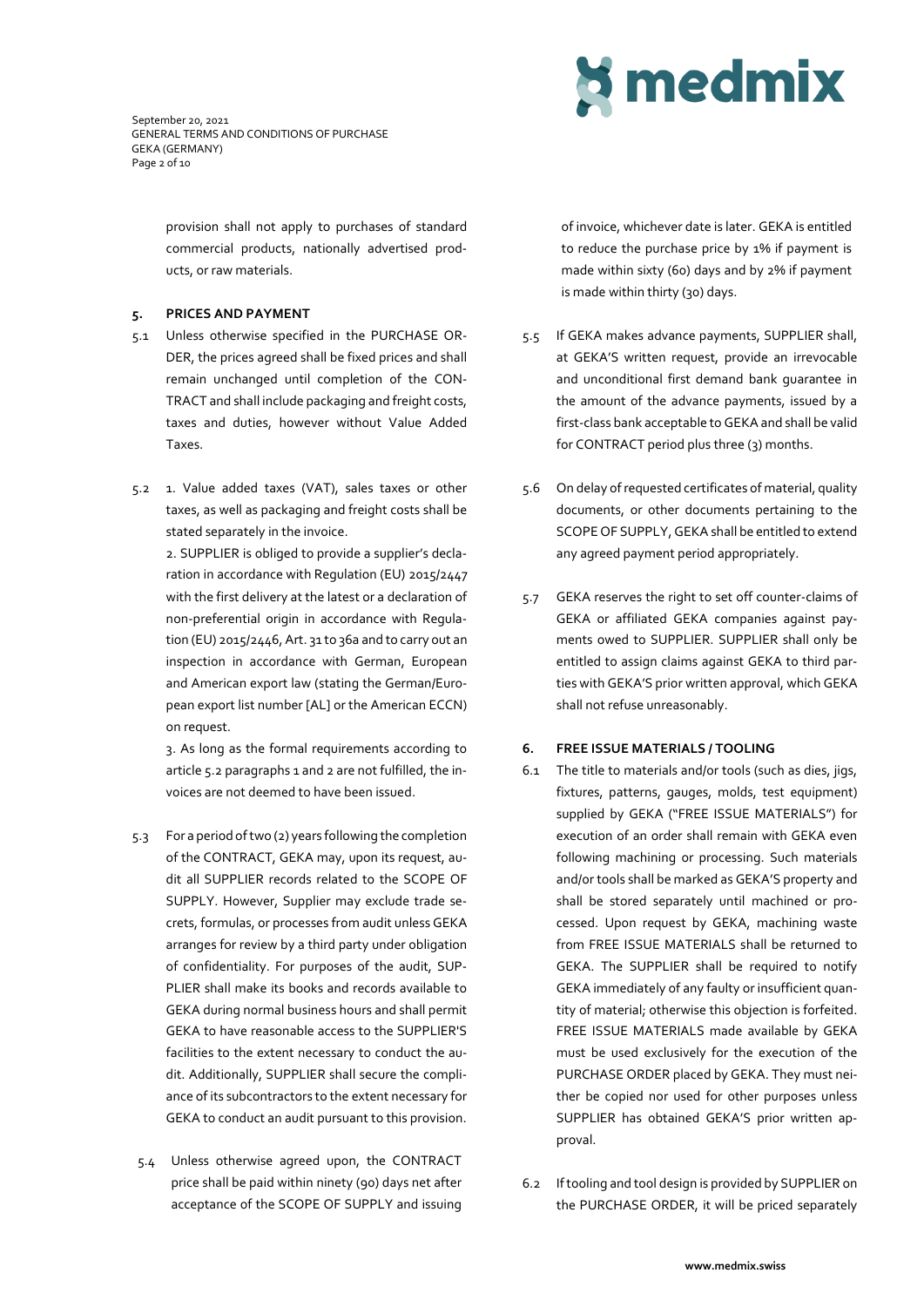

September 20, 2021 GENERAL TERMS AND CONDITIONS OF PURCHASE GEKA (GERMANY) Page 3 of 10

> and when finished must be invoiced separately, unless otherwise agreed. If the cost of tooling and tool design is to be amortized and included in the unit price of goods being supplied under present and future PURCHASE ORDERS, then the invoice must state the total cost of the tooling, the number of units the tooling cost is to be amortized over, and the portion charged to past PURCHASE ORDERS as well as the portion charged to the current PURCHASE OR-DERS. Tooling and tool drawings paid for by GEKA become GEKA'S property and are to be used exclusively to perform GEKA'S PURCHASE ORDERS unless otherwise expressly authorized in writing by GEKA. GEKA reserves the right to accelerate payment on tooling being amortized for the purpose of ownership.

6.3 Tooling and tool designs belonging to GEKA, independent of whether provided by GEKA or delivered by SUPPLIER, as well as FREE ISSUE MATERIALS, shall be at GEKA'S disposal for any purpose, and the SUPPLIER agrees to deliver such tooling, tool designs and FREE ISSUE MATERIALS on request of GEKA at no expense, except however of shipping expenses. The tooling, tool designs and FREE IS-SUE MATERIALS shall be insured by SUPPLIER against damage and loss, and the SUPPLIER agrees to be responsible for normal maintenance, storage, damage or loss of tooling while on consignment in his facility, at no expense to GEKA. The SUPPLIER hereby assigns to GEKA all claims for compensation under this insurance; GEKA accepts the assignment. The SUPPLIER is obliged to carry out any necessary maintenance and inspection work on our tools and to carry out all maintenance and repair work at its own expense in good time. If he culpably omits this, claims for damages remain unaffected.

## **7. DATE OF DELIVERY AND CONSEQUENCES OF DELAYS**

7.1 TIME IS OF THE ESSENCE. SUPPLIER shall deliver on agreed time. Early deliveries will not be accepted unless expressly accepted in writing. GEKA shall be entitled to deduct arising cost thereof such as cost for storage etc. from the CONTRACT price. The date of delivery shall be deemed to have been met, if:

a) for EX WORKS deliveries and/or FCA, readiness for dispatch of the SCOPE OF SUPPLY including all documents, has been announced to GEKA (department responsible for the CONTRACT) before expiry of the delivery date;

b) in all other cases, the SCOPE OF SUPPLY, including all documents, has arrived at the place of destination and/or the performance of the services has been accepted by GEKA before expiry of the delivery date.

- 7.2 SUPPLIER shall provide GEKA with immediate notification of foreseeable delays in delivery, stating the reasons for the delay and the expected duration of the delay, regardless of whether the whole or part of the SCOPE OF SUPPLY is concerned. SUPPLIER is obliged to undertake at own costs all reasonable measures in order to prevent or remedy delays in delivery.
- 7.3 Except for cases of delayed delivery involving a genuine occurrence of an event of Force Majeure, GEKA shall be entitled pursue all claims provided by law, irrespective of whether the SUPPLIER has notified the delay, or a penalty has been agreed upon.
- 7.4 Subject to section 7.3 above, if a fixed date has been agreed upon for the execution of the SCOPE OF SUP-PLY, and if this date will not be observed due to reasons attributable to SUPPLIER or its subcontractors, then:
	- (i) GEKA reserves the right to terminate the CON-TRACT and to ask for the reimbursement of all advance payments made after having given SUPPLIER a last opportunity to fulfill its obligations. If SUPPLIER does not promptly return advance payment funds, then at GEKA'S discretion, an interest charge may be charged against any outstanding balance of advance payments. In addition, GEKA may seek reimbursement for any related collections and attorneys' fees; or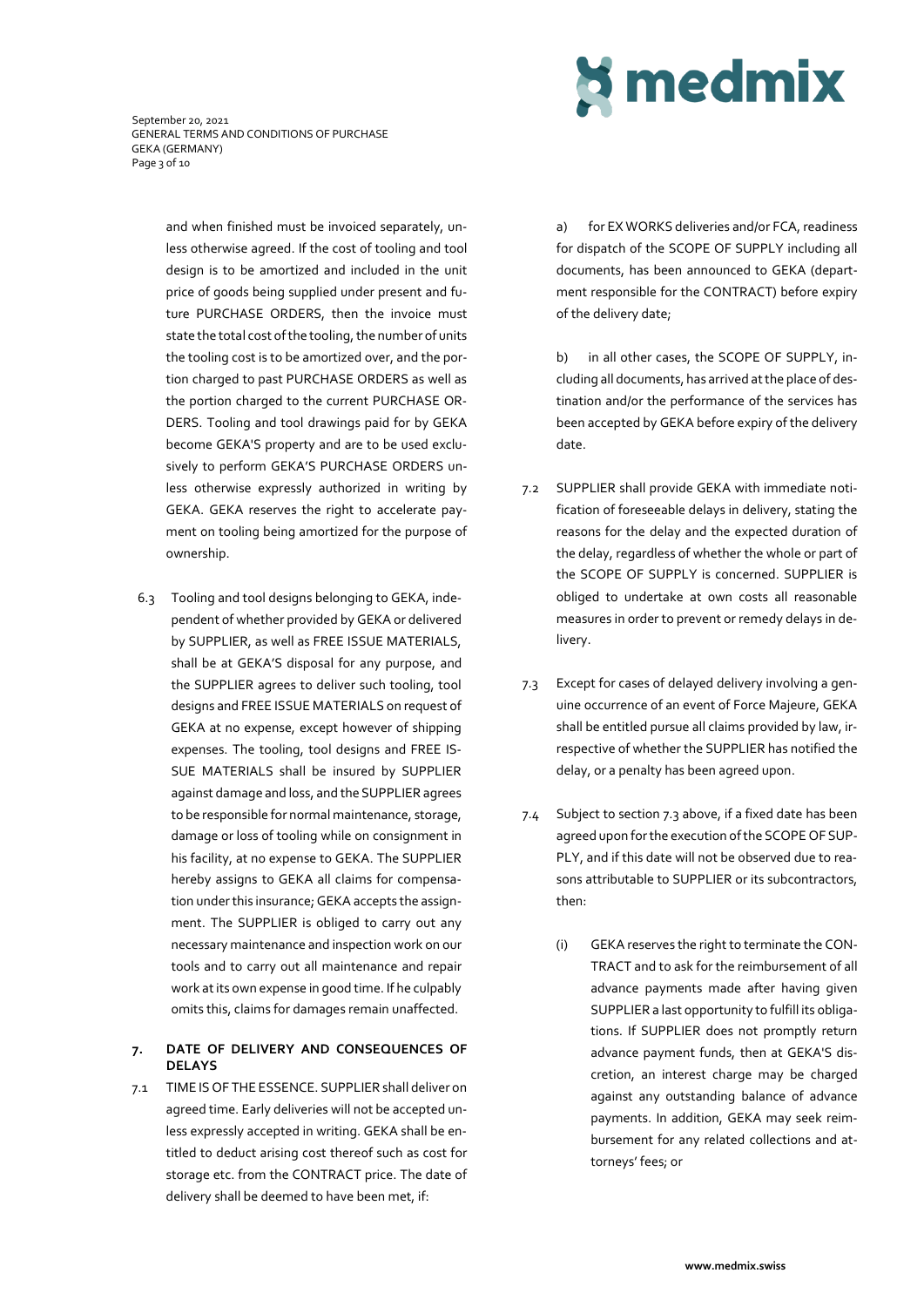September 20, 2021 GENERAL TERMS AND CONDITIONS OF PURCHASE GEKA (GERMANY) Page 4 of 10

- (ii) GEKA reserves the right to ask the SUPPLIER to provide to GEKA with all work that has been completed in exchange for payment of the value of the work that this completed work has for GEKA.
- 7.5 If the delivery date has not been met and provided GEKA does not exercise its rights described in section 7.4 above, SUPPLIER shall pay a penalty for the delay in addition to the damages caused by the delay. This penalty shall amount to one and a half percent  $(1.5\%)$ per full week of the purchase price for the entire SCOPE OF SUPPLY. The aggregate penalty for delay shall not exceed nine percent (9%) of the entire purchase price. Penalties paid shall be deducted from actual damages claimed by GEKA. GEKA is entitled to demand the contractual penalty in addition to performance; GEKA shall declare the reservation of the contractual penalty at the latest within ten (10) working days of acceptance of the delayed delivery. Further claims and rights remain reserved.
- 7.6 SUPPLIER shall not be entitled to use the non-arrival of essential documents, FREE ISSUE MATERIALS or other objects to be supplied by GEKA as a defense, unless the same had been demanded in good time from GEKA, or, if dates of delivery had been agreed, a reminder had been sent in due time to GEKA.

#### **8. PACKAGING, SHIPMENT**

- 8.1 Unless otherwise agreed upon, the SCOPE OF SUP-PLY shall be shipped DAP to the place of destination. SUPPLIER shall be liable for suitable and appropriate packaging, protecting the goods against damage and corrosion during shipment, and, where applicable, any subsequent short-term storage (i.e. up to a maximum of 60 days). Where special packaging is agreed, GEKA'S packing instructions are required to be strictly observed. SUPPLIER shall be liable for damages due to improper packaging and/or failure to conform to GEKA'S instructions.
- 8.2 GEKA reserves the right to return, for a refund, any part of the SCOPE OF SUPPLY which is damaged or corroded as a result of improper packing or SUPPLI-

# **S** medmix

ER'S failure to observe specific packaging instructions. The cost of return shipment shall be absorbed by the SUPPLIER.

8.3 Where special care is required during unpacking, SUPPLIER shall notify GEKA about the specifics thereof in due course. In particular, a suitable and conspicuous warning shall be attached to the packaging.

#### **9. COMPLIANCE WITH APPLICABLE LAWS**

9.1 SUPPLIER warrants that it will comply with all applicable laws, statutes, rules, regulations or orders in the performance of the SCOPE OF SUPPLY, and shall provide all documents required for the export from the place of production and import to the place of end-use, such as but not limited to certificates of origin, export licenses, material safety data sheets, etc.

#### **10. DELIVERY / EXPORT CONTROL**

- 10.1 Partial deliveries and/or deliveries made prior to the agreed date of delivery shall not be permitted without GEKA'S express prior written approval.
- 10.2 SUPPLIER undertakes to inspect the goods before shipment to ensure that they comply in terms of quality and quantity with the PURCHASE ORDER. Only material which has passed the inspection shall be delivered.
- 10.3 Each shipment has to include a detailed delivery note containing GEKA'S special instructions or references, confirmation that an inspection has been performed, and in particular GEKA'S PURCHASE ORDER number. For shipments to different delivery addresses, GEKA requires separate delivery notes.
- 10.4 Unless otherwise agreed, the invoice must be sent to GEKA in duplicate. One copy must be enclosed with the delivery of the SUPPLIER. The second invoice must be marked as "COPY" and sent by separate post to the invoice address of GEKA. All costs arising from the non-fulfilment of this provision shall be borne by the SUPPLIER.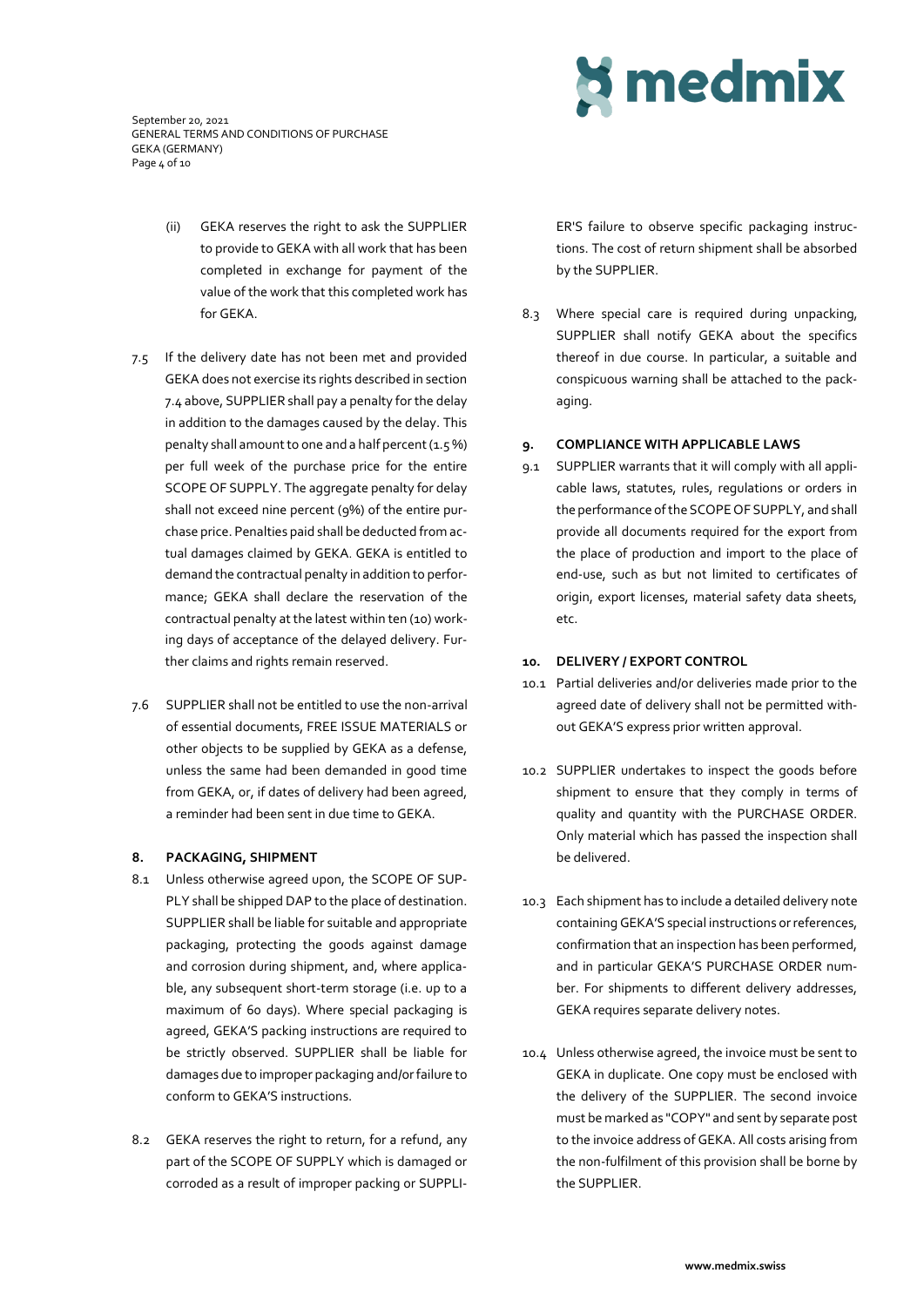September 20, 2021 GENERAL TERMS AND CONDITIONS OF PURCHASE GEKA (GERMANY) Page 5 of 10

- 10.5 All correspondence (letters, delivery notes, invoices etc.) must show GEKA'S PURCHASE ORDER number, order date, the quantities specified in the order or in connection with a specific article or section, delivery notes also with indication of gross and net weight. The delivery note must indicate the delivery address according to the CONTRACT.
- 10.6 The SUPPLIER hereby represents and warrants that it is and will remain in compliance with the requirements of all applicable export laws and regulations, including but not limited to the U.S. Export Administration Regulations and International Traffic in Arms Regulations. Such requirements include but are not limited to obtaining all required authorizations or licenses for the export or re-export of any controlled item, product, article, commodity, software or technology. Without limiting the generality of the foregoing, the SUPPLIER hereby represents and warrants that it has not been, and is not currently, debarred, suspended or otherwise prohibited or restricted from exporting, re-exporting, receiving, purchasing, processing or otherwise obtaining any item, product, article, commodity, software or technology regulated by any agency of the United States or any other state. The SUPPLIER agrees to indemnify and hold harmless GEKA from any costs, penalties or other losses caused by, or related to, any violation or breach of the warranties contained in this provision.

#### **11. TRANSFER OF OWNERSHIP AND RISK**

- 11.1 Transfer of ownership shall take place at the time when the SCOPE OF SUPPLY or parts thereof have been finished. Between transfer of ownership and delivery, SUPPLIER will store the SCOPE OF SUPPLY without costs to GEKA and mark them as owned by GEKA. Furthermore, SUPPLIER undertakes to store and insure the SCOPE OF SUPPLY as if the ownership would not have been transferred.
- 11.2 Risk shall pass to GEKA at the time of arrival of the delivery at the agreed place of delivery.
- 11.3 Should the requested shipment documents not be supplied in accordance with the CONTRACT and/or



GEKA'S instructions, the goods shall be stored at the SUPPLIER'S charge and risk until arrival of the same.

#### **12. TERMINATION FOR DEFAULT**

If the Supplier does not comply with provisions or requirements of the contract, GEKA is entitled, after the expiry of a reasonable period of grace, insofar as this is not dispensable under the statutory provisions, to terminate further services of the Supplier within the framework of the order by means of written notification to the Supplier, without prejudice to other rights or remedies to which GEKA is entitled under the contract. In the event of such a termination, GEKA has the right to complete the ORDER using the means selected by GEKA; the supplier is liable for all additional costs incurred by GEKA in this connection and must hand over or transfer to GEKA any work commenced and grant GEKA the right to use all documentation of the supplier required to complete the scope of supply. Amounts owed to the supplier for deliveries of goods and services carried out by the supplier before termination in full compliance with the conditions of the contract are offset against the additional costs incurred byGEKA for the completion of the scope of supply and other damages incurred by GEKA as a result of the non-fulfilment by the supplier.

## **13. INSPECTION, DRAWINGS, TEST CERTIFICATES, OPERATING INSTRUCTIONS, SPARE PARTS**

- 13.1 GEKA or its representatives shall be entitled, with reasonable notice, to carry out inspections and ongoing examinations of the production, respectively to reject faulty parts during manufacturing. Inspections or examinations shall not relieve SUPPLIER from its exclusive responsibility for the whole SCOPE OF SUPPLY. During the execution of the CONTRACT, SUPPLIER shall allow free access to the manufacturing plants as well as to those of its subcontractors during reasonable business hours.
- 13.2 GEKA'S approval of the final design drawings shall not relieve SUPPLIER of its responsibility for the SCOPE OF SUPPLY.
- 13.3 Final drawings, test certificates, maintenance and operating instructions and spare parts' lists required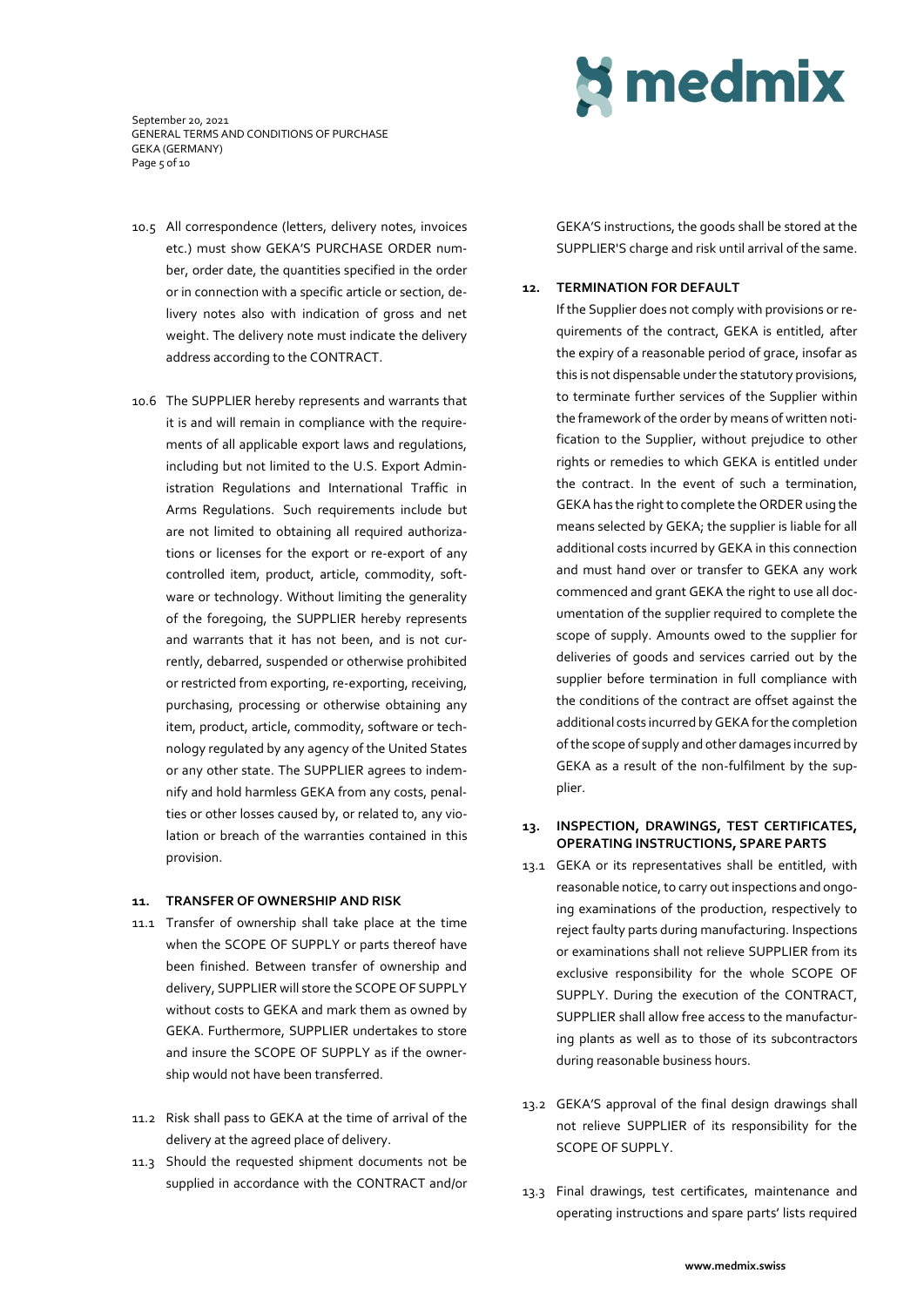September 20, 2021 GENERAL TERMS AND CONDITIONS OF PURCHASE GEKA (GERMANY) Page 6 of 10

> for the proper maintenance of the SCOPE OF SUP-PLY shall be provided to GEKA in the quantities and languages requested together with the delivery at the latest.

13.4 The SUPPLIER undertakes to supply GEKA on request with spare parts belonging to the scope of supply for ten (10) years after acceptance in accordance with Article 14. Spare parts prices must be fair and reasonable.

#### **14. ACCEPTANCE, WARRANTY AND GUARANTEES**

- 14.1 Unless otherwise agreed upon in writing, acceptance shall take place after delivery at the place of destination or after placing into operation, whichever occurs later. Payment for work in whole or part will not constitute acceptance.
- 14.2 SUPPLIER expressly warrants that the entire SCOPE OF SUPPLY covered by the CONTRACT will conform to the specifications, drawings, samples, performance guarantees, or any kind of description furnished by or specified by GEKA and will be of merchantable and good material and workmanship and free from defects. SUPPLIER expressly warrants that the material covered by the CONTRACT will be fit and sufficient for the purpose specified. If certificates, test reports or similar documents form part of the agreed SCOPE OF SUPPLY, the data contained therein shall be deemed as warranted characteristics, even if such certificates etc. originate from the SUPPLIER'S subcontractors.
- 14.3 Unless otherwise agreed upon in writing, SUPPLIER expressly warrants that in executing the CONTRACT, SUPPLIER and the subcontractors have applied the principles of quality assurance according to the relevant ISO or equivalent standards. Quality records have to be safely archived for the period required by the applicable law for the respective goods, however not less than ten (10) years after acceptance as defined in Article 14.1 hereof.
- 14.4 Should SUPPLIER fail to meet the warranties or guarantees during the warranty and guarantee period, SUPPLIER shall at GEKA'S option promptly remedy

the defects at GEKA'S facility, or at its customer's facility or site, or have the defects remedied at SUP-PLIER'S costs by a third party. Should SUPPLIER fail to promptly remedy any defects or in case of emergency, GEKA shall be entitled to remedy the defects itself or cause them to be remedied by a third party, in each case at the SUPPLIER'S cost. If the replacement or repair of defective goods or services is not desired, SUPPLIER shall grant GEKA an adequate reduction of the CONTRACT price to reflect the value of the goods or services in their non-remedied state.

- 14.5 Following receipt, GEKA or its customers shall have a reasonable period of time to inspect the SCOPE OF SUPPLY or parts thereof. GEKA shall notify the SUPPLIER of any defects detected during the inspection within fourteen (14) days of delivery
- 14.6 Unless otherwise agreed in the CONTRACT, the warranty and guarantee period shall extend thirty-six (36) months from acceptance by GEKA.
- 14.7 Where substitute delivery is made, the items originally delivered to GEKA shall be left with GEKA for use free of charge until impeccable substitute delivery is ready for operation to GEKA. The same shall apply in case of whole or partial termination of the CONTRACT due to faulty supply.
- 14.8 In the event of disputes on quality parameters, an expert opinion will be obtained. Unless otherwise agreed upon in writing, the opinion of the Swiss Federal Laboratories for Materials Testing & Research (EMPA) will be requested. The parties undertake to accept the findings of the agreed expert or the EMPA as the case may be. The costs of the expert opinion will be borne by the party at fault.

## **15. WORK CARRIED OUT IN GEKA'S FACILITY OR AT WORK SITE**

If work is carried out in GEKA'S or its customer's facility, or on construction or erection sites, these PUR-CHASE TERMS shall be supplemented by GEKA'S or its customer's safety instructions and rules. The SUP-PLIER shall supply such instructions and/or rules in writing. Furthermore, the SUPPLIER shall instruct its

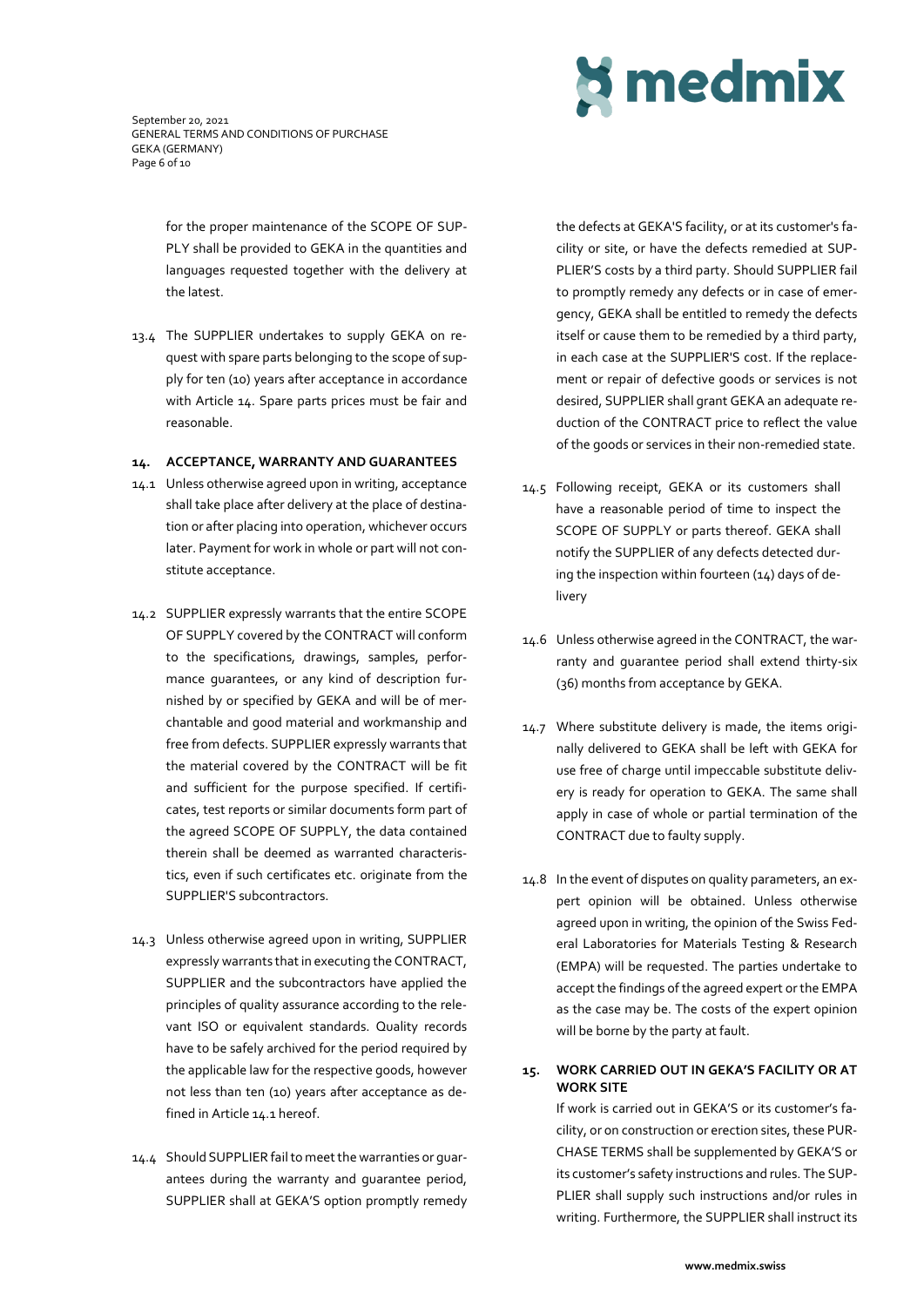September 20, 2021 GENERAL TERMS AND CONDITIONS OF PURCHASE GEKA (GERMANY) Page 7 of 10



employees, consultants, etc. to comply with such instructions and rules.

#### **16. INTELLECTUAL PROPERTY AND SECRECY**

- 16.1 GEKA retains all intellectual property rights in all information provided to the SUPPLIER in connection with this CONTRACT, including but not limited to any documents, specifications, drawings, sketches, calculations, or models and intellectual property developed by the SUPPLIER based on information supplied by GEKA. SUPPLIER will use these documents for the exclusive purpose of executing the CON-TRACT. Without GEKA'S prior written approval, SUPPLIER shall **NOT** be entitled to manufacture products based on these documents for third parties, or to copy such documents, or to make them known in whatever way to third parties, which are not directly involved in the execution of the CONTRACT or parts thereof. Upon demand, SUPPLIER shall return all information, including all copies or reproductions thereof, previously supplied by GEKA in connection with this CONTRACT. Notwithstanding the preceding, SUPPLIER however shall be entitled to retain one copy for legally or contractually required archiving purposes.
- 16.2 GEKA uses the supplied raw materials, semi-finished products, vendor parts and production machinery to manufacture products for the world market. GEKA typically supplies cosmetics manufacturers who in turn are active worldwide, especially in the USA. The SUPPLIER guarantees that the item(s) forming the scope of delivery are free from third-party property rights (such as patents, design and registered design rights, copyrights and trademark rights and claims relating to software) and from claims due to anticompetitive imitation and illegal use of third-party trade secrets. If a production facility is part of the scope of delivery and this production facility infringes a third party's industrial property right through the process it uses, or unlawfully exploits a third party's trade secret, the following applies: If the products in the hands of GEKA or its worldwide customers in Germany or another country, which have been manufactured with the aid of the production plant in accordance with the intended purpose, are subject to

claims by the holder of the rights, for which recourse can be taken against GEKA in the latter case, the SUPPLIER is also fully liable for this to the extent that it is responsible for the defect. The same applies analogously if a raw material, semi-finished product or supplier part belonging to the scope of supply infringes a third party's property right or is subject to claims for the unauthorized use of a trade secret: If this infringement of rights/defect continues during the intended processing or the intended integration into the end product in such a way that the end product, which is in the hands of GEKA or its worldwide customers, is exposed to claims of the holder of the rights in Germany or another country, for which recourse can be taken against GEKA in the latter case, the SUPPLIER is also fully liable for this if he is responsible for the defect.

- 16.3 If justified claims within the meaning of paragraph 16.2 above are asserted against GEKA, GEKA is entitled to request the SUPPLIER at its reasonable discretion to procure the right of use (license) or to change or exchange the scope of supply - without impairing the suitability - in such a way that the use of the scope of supply by GEKA or its customers no longer constitutes an infringement of rights.
- 16.4 If GEKA defends itself against claims raised in accordance with paragraph 16.2, GEKA can demand an advance payment from the Supplier, insofar as the SUPPLIER is responsible for the defect, in the amount of the presumably reasonable legal costs, including the reasonable costs for a counter-attack on the relevant property right (e.g. action for annulment, opposition, application for cancellation or opposition). Any later reimbursement of the legal costs or part thereof which may be payable by the opponent will be passed on to the SUPPLIER. In this respect, the SUPPLIER shall indemnify and hold GEKA harmless in full from all claims, damages and costs arising from Article 16.
- 16.5 SUPPLIER undertakes to provide GEKA all documents and information produced in connection with the SCOPE OF SUPPLY. GEKA shall have an unrestricted right to use said documents for the purposes of operation, maintenance, repair, training and enlargement of the SCOPE OF SUPPLY.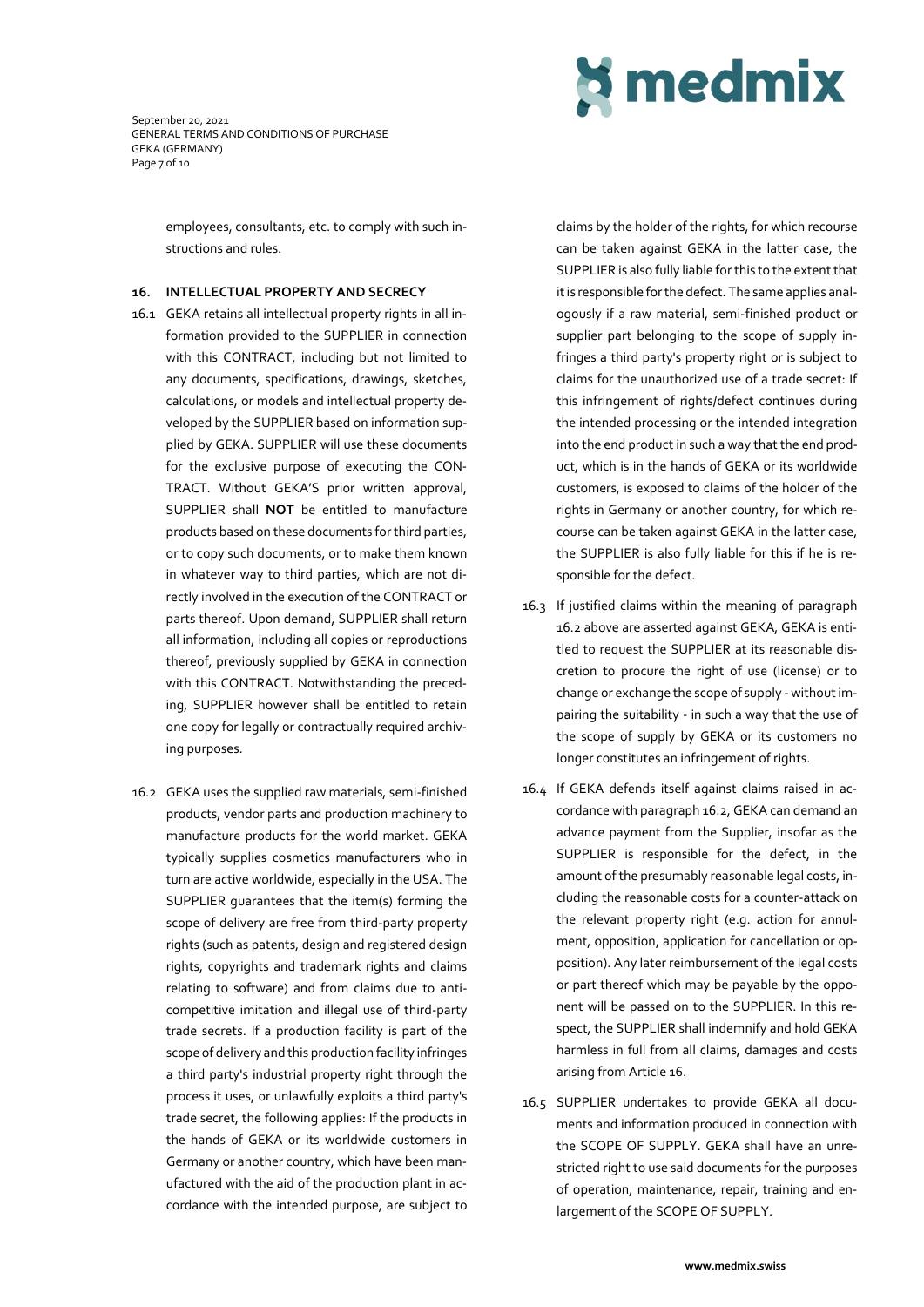September 20, 2021 GENERAL TERMS AND CONDITIONS OF PURCHASE GEKA (GERMANY) Page 8 of 10

16.6 GEKA and/or its customer shall not be mentioned in any publications for advertising purposes without GEKA'S prior written approval.

### **17. FORCE MAJEURE**

- 17.1 SUPPLIER shall not be liable for any non-performance, loss, damage, or delay due to war, riots, fire, flood, strikes or labor difficulty, governmental actions, acts of God, acts of GEKA or its customer, delays in transportation, or other causes beyond the reasonable control of SUPPLIER. In the event of delay in performance due to any such cause, the date of delivery or time for completion will be extended to reflect the length of time lost by reason of such delay. If the grounds for Force Majeure continue for more than thirty (30) calendar days, either GEKA or SUP-PLIER may terminate the CONTRACT upon seven (7) days written notice to the other party.
- 17.2 SUPPLIER shall be entitled to be compensated in case of termination for the work done prior to termination and the expenses for non-cancelable procurements. GEKA shall be entitled to receive all work results for which it has paid.

## **18. INDEMNITY**

- 18.1 SUPPLIER agrees to defend, indemnify and hold harmless GEKA and its customers, employees, agents and subcontractors, against any loss, cost, damage or liability, including attorney's fees, arising from the negligence or other breach of duty by SUP-PLIER and those for whom the SUPPLIER is responsible in connection with the CONTRACT or the goods or services supplied hereunder.
- 18.2 In addition to the preceding, SUPPLIER shall indemnify GEKA and GEKA'S customers for any and all loss, damage, expense, (including but not limited to attorney's fees) claims or liability arising out of any infringement or claim of infringement of any patent, trademark, copyright, trade secret or other proprietary interest based on the manufacture, installation, use, lease, or sale of any goods, materials or services furnished to GEKA under this CONTRACT. GEKA shall notify SUPPLIER promptly of any such claim or infringement.

# **S** medmix

## **19. INSURANCE**

SUPPLIER shall effect and maintain General Liability and Products Liability insurance coverage sufficient to cover SUPPLIER'S obligations and liability arising in connection with this CONTRACT. SUPPLIER'S General Liability and Products Liability insurance shall be maintained with a minimum limit of **EUR 5,000,000 million** per occurrence and a combined aggregate coverage of **EUR 10,000,000 million**. Upon request, SUPPLIER shall provide GEKA with insurance certificates verifying that SUPPLIER does maintain the insurance coverage specified above.

#### **20. QUALITY AND DOCUMENTATION**

- 20.1 The SUPPLIER shall comply with the recognised standard of technology, safety regulations and the agreed technical data for the delivery. Changes to the delivery item or an already approved production process require the prior written consent of GEKA.
- 20.2 The initial sampling shall be carried out in accordance with the quality assurance agreement agreed between the parties. The required documents shall be submitted in German or English. The use of any other language is not permitted. If GEKA requests initial sampling, the series delivery may only begin after written approval of the samples. Irrespective of this, the SUPPLIER shall constantly check the quality of the delivery item and design its quality assurance system in such a way that it corresponds to the latest state of the art, in particular DIN ISO 9001:2008.
- 20.3 If the type and scope of testing and the testing equipment and methods have not been firmly agreed between the SUPPLIER and GEKA, the SUPPLIER must submit a corresponding proposal. At the request of the SUPPLIER, GEKA is prepared to discuss the test with the SUPPLIER within the scope of GEKA's knowledge, experience and possibilities, and to determine the required state of the art in testing technology. If the parties do not reach agreement on this, the test equipment and methods will be determined by GEKA at its reasonable discretion and binding for both parties.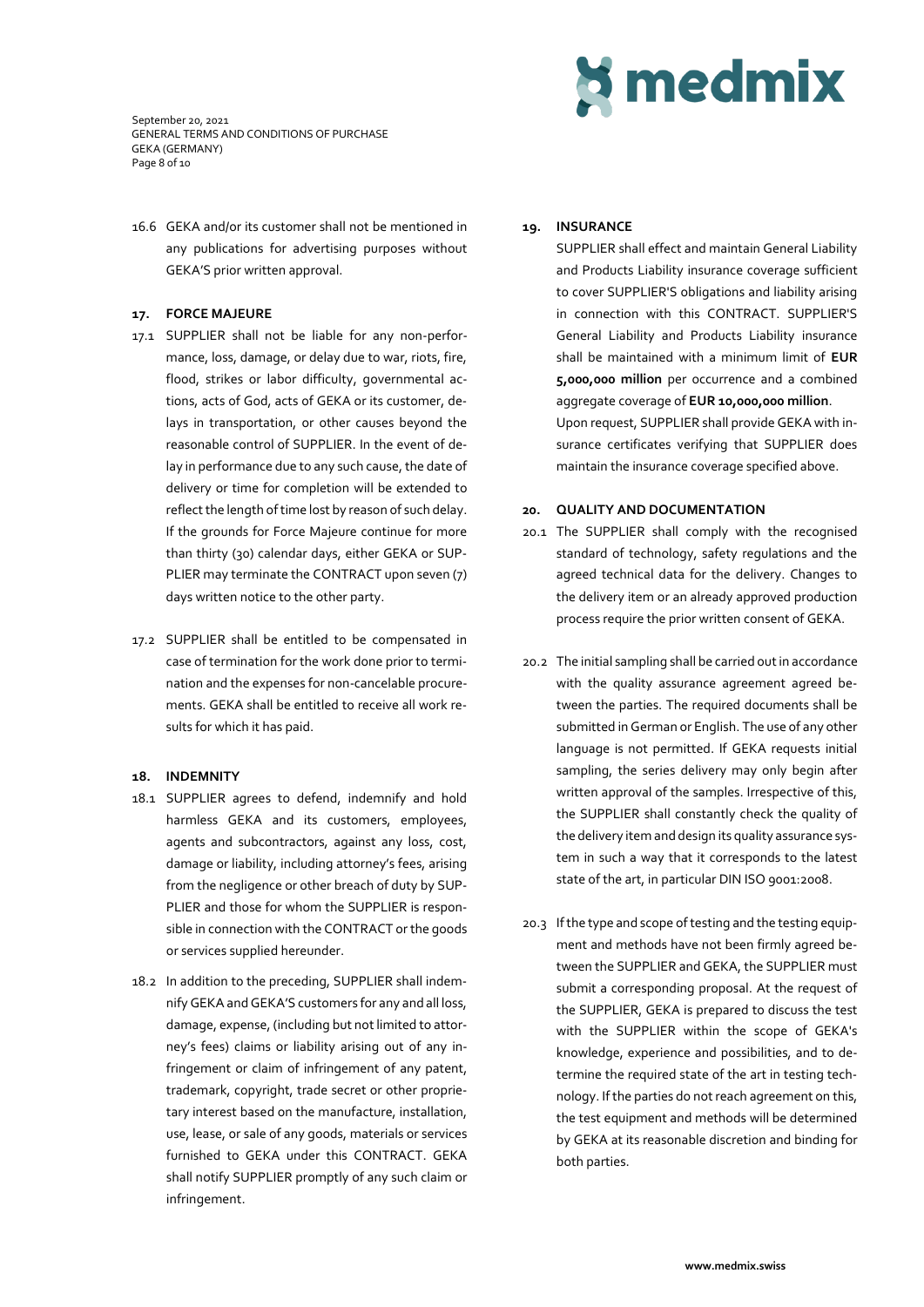September 20, 2021 GENERAL TERMS AND CONDITIONS OF PURCHASE GEKA (GERMANY) Page 9 of 10

- 20.4 Insofar as the SUPPLIER has received drawings, samples or other regulations from GEKA, he undertakes to comply with them with regard to the type, quality and design of the delivery item. The SUPPLIER may not refer to documents, advertising statements or drawings containing statements on the nature of the delivery item if the requirements stated therein do not correspond to the GEKA requirements in the above documents. In all other respects, however, the SUPPLIER is bound by such statements if they exceed the quality requirements of GEKA. In the technical documents, the SUPPLIER must also record in special records when, in what way and by whom these delivery items have been tested with regard to the characteristics requiring documentation and what results the required quality tests have produced. The test documents must be kept for 20 years and presented to GEKA if required. If the SUPPLIER ceases its business operations before expiry of the 20-year period, it must provide GEKA with the documents free of charge at this time. The SUPPLIER must place upstream suppliers under the same obligation to the same extent as far as legally possible.
- 20.5 Insofar as authorities or customers of GEKA demand insight into the production process or the production documents of GEKA for the purpose of checking certain requirements, the Supplier declares that he is prepared to grant the same rights in its company and to provide all reasonable support in this respect, insofar as his secrecy interests do not outweigh these. In addition, the SUPPLIER must ensure that these rights are granted to the authorities, GEKA or customers of GEKA, also with regard to the SUPPLIER's subcontractors.
- 20.6 For materials which, due to laws, regulations, other provisions or their composition or their effect on the environment, require special treatment with regard to packaging, transport, storage, handling and/or waste disposal, the SUPPLIER shall submit to GEKA with the offer a fully completed safety data sheet, the data sheet required for possible further distribution abroad and an applicable accident data sheet (transport). In the event of changes in the materials

or the legal situation, the SUPPLIER will hand over updated data and information sheets to GEKA.

**S** medmix

## **21. HAZARDOUS SUBSTANCES AND PREPARA-TIONS**

- 21.1 For goods and materials as well as for processes which, due to laws, ordinances, other regulations or due to their composition and their effect on the environment, must receive special treatment with regard to transport, packaging, labelling, storage, treatment, manufacture and disposal, among other things, the legal regulations of the country of manufacture as well as of the country of distribution must be complied with by the SUPPLIER.
- 21.2 In this case, the Supplier will provide GEKA with the necessary papers and documents before the order is confirmed. In particular, all hazardous substances and water-hazardous substances may only be delivered after presentation of an EC safety data sheet and approval by GEKA. If the requirements according to Section 21.1 change in the course of the supply relationship, the SUPPLIER will immediately send GEKA the papers and documents corresponding to the changed requirements.
- 21.3 GEKA is entitled to return hazardous substances and water-hazardous substances provided for test purposes to the supplier free of charge.
- 21.4 The Supplier is liable to GEKA for all claims arising from the culpable non-observance of the legal regulations existing in this respect.
- 21.5 For information purposes only and excluding any responsibility for its correctness and completeness, GEKA provides a "Prohibited List / List of declaratory substances" on the homepage of the GEKA GmbH [\(www.geka-world.com\)](http://www.geka-world.com/).
- 21.6 The SUPPLIER shall ensure that the requirements of the EU chemicals regulation REACH (Regulation (EC) No. 1907/2006, OJ EU of 30.12.2006) - hereinafter referred to as "REACH" - are complied with, in particular that pre-registration and registration are carried